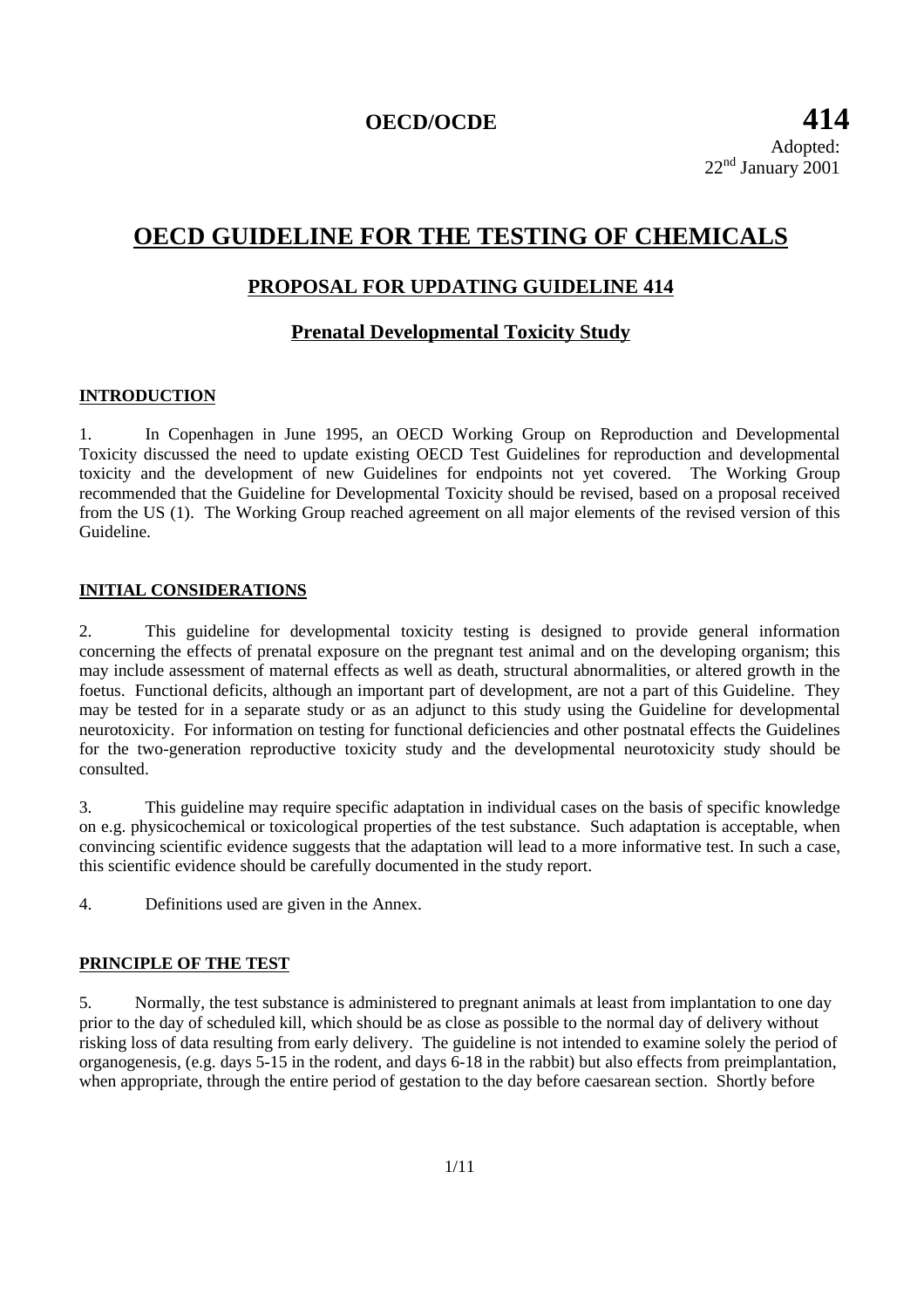caesarean section, the females are killed, the uterine contents are examined, and the foetuses are evaluated for soft tissue and skeletal changes.

#### **PREPARATION FOR THE TEST**

#### **Selection of animal species**

6. It is recommended that testing be performed in the most relevant species, and that laboratory species and strains which are commonly used in prenatal developmental toxicity testing be employed. The preferred rodent species is the rat and the preferred non-rodent species is the rabbit. Justification should be provided if another species is used.

#### **Housing and feeding conditions**

7. The temperature in the experimental animal room should be 22 ( $\pm$ 3 °C) for rodents and 18 ( $\pm$ 3 °C) rabbits. Although the relative humidity should be at least 30% and preferably not exceed 70% other than during room cleaning, the aim should be 50-60%. Lighting should be artificial, the sequence being 12 hours light, 12 hours dark. For feeding, conventional laboratory diets may be used with an unlimited supply of drinking water.

8. Mating procedures should be carried out in cages suitable for the purpose. While individual housing of mated animals is preferred, group housing in small numbers is also acceptable.

#### **Preparation of the animals**

9. Healthy animals, which have been acclimated to laboratory conditions for at least 5 days and have not been subjected to previous experimental procedures, should be used. The test animals should be characterised as to species, strain, source, sex, weight and/or age. The animals of all test groups should, as nearly as practicable, be of uniform weight and age**.** Young adult nulliparous female animals should be used at each dose level. The females should be mated with males of the same species and strain, and the mating of siblings should be avoided. For rodents day 0 of gestation is the day on which a vaginal plug and/or sperm are observed; for rabbits day 0 is usually the day of coitus or of artificial insemination, if this technique is used. Mated females should be assigned in an unbiased manner to the control and treatment groups. Cages should be arranged in such a way that possible effects due to cage placement are minimised. Each animal should be assigned a unique identification number. Mated females should be assigned in an unbiased manner to the control and treatment groups, and if the females are mated in batches, the animals in each batch should be evenly distributed across the groups. Similarly, females inseminated by the same male should be evenly P

#### **PROCEDURE**

#### **Number and sex of animals**

10. Each test and control group should contain a sufficient number of females to result in approximately 20 female animals with implantation sites at necropsy. Groups with fewer than 16 animals with implantation sites may be inappropriate. Maternal mortality does not necessarily invalidate the study providing it does not exceed approximately 10 percent.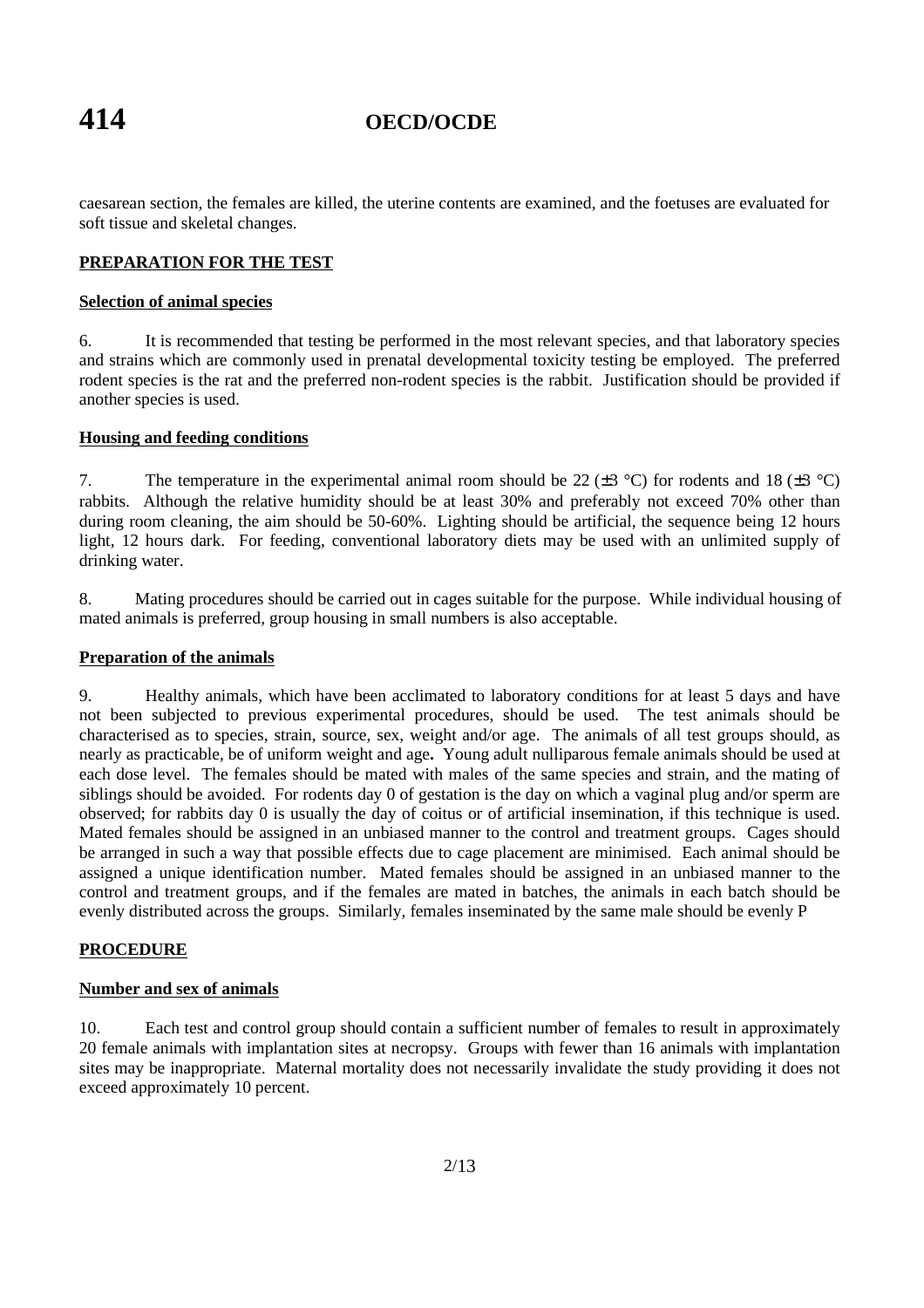#### **Preparation of doses**

11. If a vehicle or other additive is used to facilitate dosing, consideration should be given to the following characteristics: effects on the absorption, distribution, metabolism, and retention or excretion of the test substance; effects on the chemical properties of the test substance which may alter its toxic characteristics; and effects on the food or water consumption or the nutritional status of the animals. The vehicle should neither be developmentally toxic nor have effects on reproduction.

#### **Dosage**

12. Normally, the test substance should be administered daily from implantation (e.g., day 5 post mating) to the day prior to scheduled caesarean section. If preliminary studies, when available, do not indicate a high potential for preimplantation loss, treatment may be extended to include the entire period of gestation, from mating to the day prior to scheduled kill. It is well known that inappropriate handling or stress during pregnancy can result in prenatal loss. To guard against foetal loss from factors which are not treatmentrelated, unnecessary handling of pregnant animals as well as stress from outside factors such as noise should be avoided.

13. At least three dose levels and a concurrent control should be used. Healthy animals should be assigned in an unbiased manner to the control and treatment groups. The dose levels should be spaced to produce a gradation of toxic effects. Unless limited by the physical/chemical nature or biological properties of the test substance, the highest dose should be chosen with the aim to induce some developmental and/or maternal toxicity (clinical signs or a decrease in body weight) but not death or severe suffering. At least one intermediate dose level should produce minimal observable toxic effects. The lowest dose level should not produce any evidence of either maternal or developmental toxicity. A descending sequence of dose levels should be selected with a view to demonstrating any dosage-related response and no-observed-adverse-effect level (NOAEL) or doses near the limit of detection that would allow the determination of a benchmark dose. Two- to four-fold intervals are frequently optimal for setting the descending dose levels, and the addition of a fourth test group is often preferable to using very large intervals (e.g. more than a factor of 10) between dosages. Although establishment of a maternal NOAEL is the goal, studies which do not establish such a level may also be acceptable (2).

14. Dose levels should be selected taking into account any existing toxicity data as well as additional information on metabolism and toxicokinetics of the test substance or related materials. This information will also assist in demonstrating the adequacy of the dosing regimen.

15. A concurrent control group should be used. This group should be a sham-treated control group or a vehicle-control group if a vehicle is used in administering the test substance. All groups should be administered the same volume of either test substance or vehicle. Animals in the control group(s) should be handled in an identical manner to test group animals. Vehicle control groups should receive the vehicle in the highest amount used (as in the lowest treatment group).

#### **Limit test**

16. If a test at one dose level of at least 1000 mg/kg body weight/day by oral administration, using the procedures described for this study, produces no observable toxicity and if an effect would not be expected based upon existing data (e.g., from structurally and/or metabolically related compounds), then a full study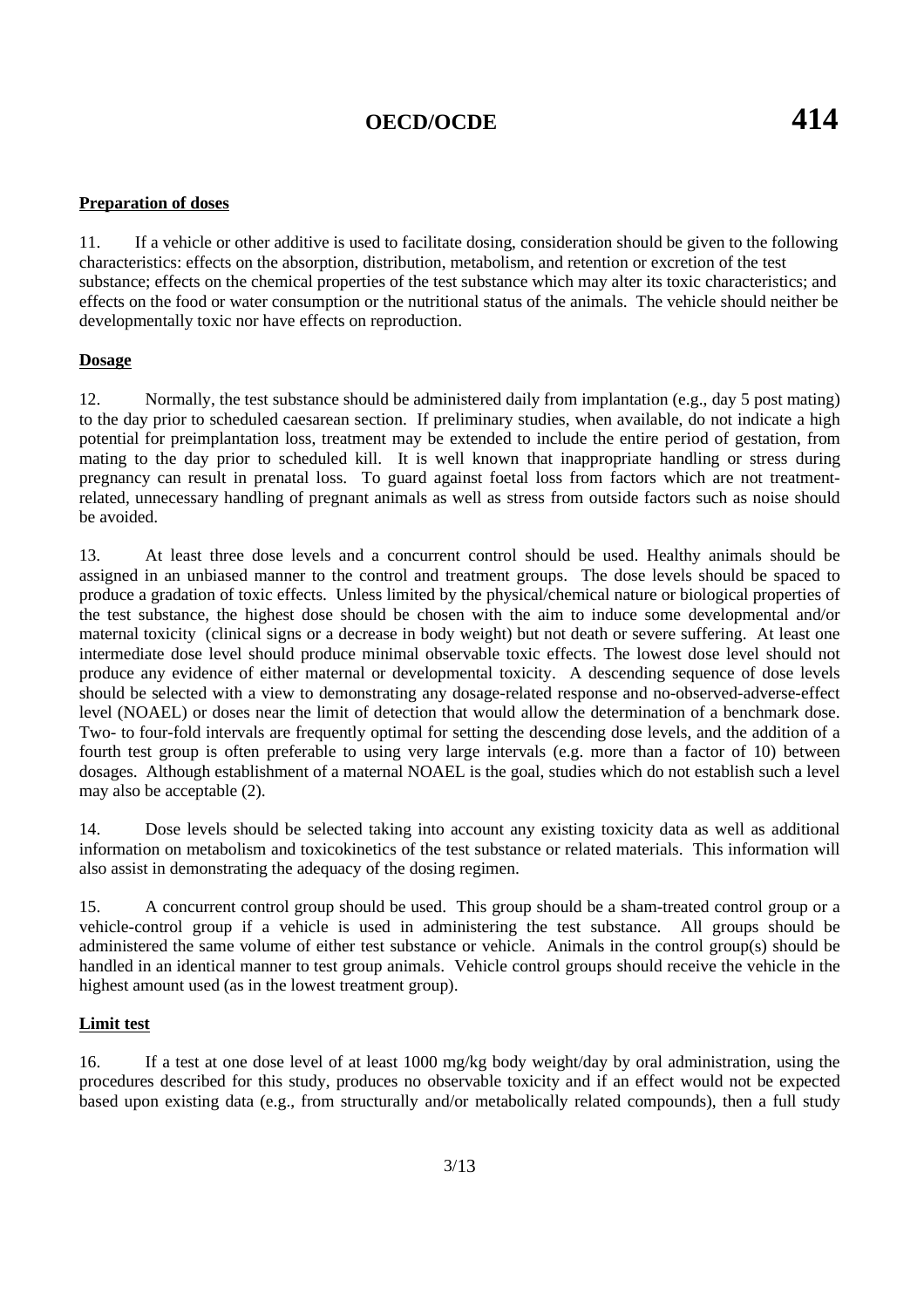using three dose levels may not be considered necessary. Expected human exposure may indicate the need for a higher oral dose level to be used in the limit test. For other types of administration, such as inhalation or dermal application, the physical chemical properties of the test substance often may indicate the maximum attainable level of exposure (for example, dermal application should not cause severe localised toxicity).

#### **Administration of doses**

17. The test substance or vehicle is usually administered orally by intubation. If another route of administration is used, the tester should provide justification and reasoning for its selection, and appropriate modifications may be necessary  $(3)(4)(5)$ . The test substance should be administered at approximately the same time each day.

18. The dose to each animal should normally be based on the most recent individual body weight determination. However, caution should be exercised when adjusting the dose during the last trimester of pregnancy. Existing data should be used for dose selection to prevent excess maternal toxicity. However, if excess toxicity is noted in the treated dams, those animals should be humanely killed. If several pregnant animals show signs of excess toxicity, consideration should be given to terminating that dose group. When the substance is administered by gavage, this should preferably be given as a single dose to the animals using a stomach tube or a suitable intubation canula. The maximum volume of liquid that can be administered at one time depends on the size of the test animal. The volume should not exceed  $1 \text{ ml}/100 \text{ g}$  body weight, except in the case of aqueous solutions where 2 ml/100 g body weight may be used. When corn oil is used as a vehicle, the volume should not exceed 0.4 ml/100 g body weight. Variability in test volume should be minimised by adjusting the concentrations to ensure a constant volume across all dose levels.

### **Observations of the dams**

19. Clinical observations should be made and recorded at least once a day, preferably at the same time(s) each day taking into consideration the peak period of anticipated effects after dosing. The condition of the animals should be recorded including mortality, moribundity, pertinent behavioural changes, and all signs of overt toxicity.

#### **Body weight and food consumption.**

20. Animals should be weighed on day 0 or no later than day 3 if time-mated animals are supplied by an outside breeder, on the first day of dosing, at least every 3 days during the dosing period and on the day of scheduled kill.

21. Food consumption should be recorded at three-day intervals and should coincide with days of body weight determination.

#### **Post-mortem examination**

22. Females should be killed one day prior to the expected day of delivery. Females showing signs of abortion or premature delivery prior to scheduled kill should be killed and subjected to a thorough macroscopic examination.

23. At the time of termination or death during the study, the dam should be examined macroscopically for any structural abnormalities or pathological changes**.** Evaluation of the dams during caesarean section and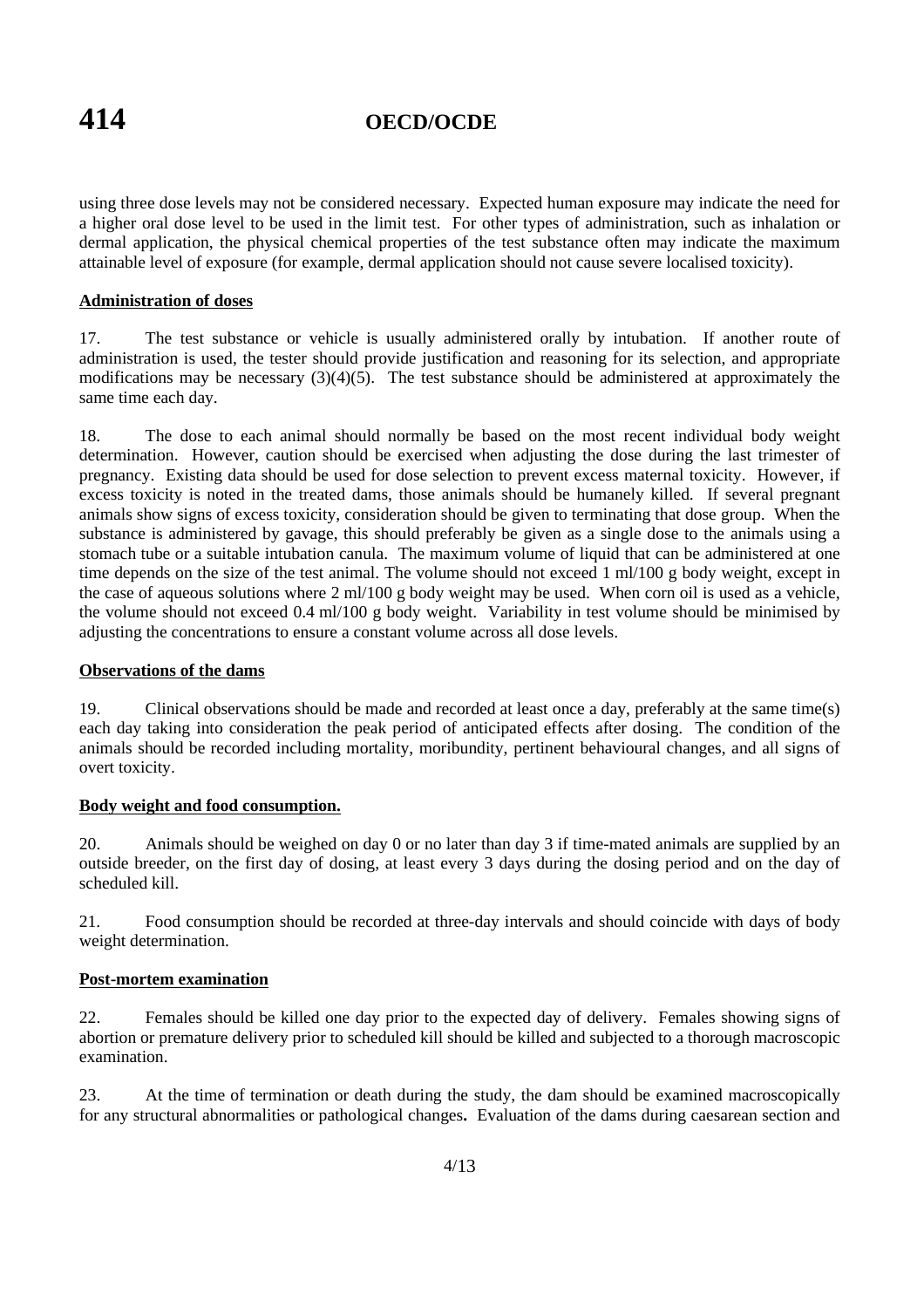subsequent foetal analyses should be conducted preferably without knowledge of treatment group in order to minimise bias.

#### **Examination of uterine contents**

24. Immediately after termination or as soon as possible after death, the uteri should be removed and the pregnancy status of the animals ascertained. Uteri that appear non-gravid should be further examined (e.g. by ammonium sulphide staining for rodents and Salewski staining or a suitable alternative method for rabbits) to confirm the non-pregnant status (6).

25. Gravid uteri including the cervix should be weighed. Gravid uterine weights should not be obtained from animals found dead during the study.

26. The number of corpora lutea should be determined for pregnant animals.

27. The uterine contents should be examined for numbers of embryonic or foetal deaths and viable foetuses. The degree of resorption should be described in order to estimate the relative time of death of the conceptus (see Annex for definitions).

#### **Examination of foetuses**

28. The sex and body weight of each foetus should be determined.

29. Each foetus should be examined for external alterations (7).

30. Foetuses should be examined for skeletal and soft tissue alterations (e.g. variations and malformations or anomalies) (8)(9)(10)(11)(12)(13)(14)(15)(16)(17)(18)(19)(20)(21)(22)(23)(24)(25). Categorisation of foetal alterations is preferable but not required. When categorisation is done, the criteria for defining each category should be clearly stated. Particular attention should be paid to the reproductive tract which should be examined for signs of altered development.

31. For rodents, approximately one-half of each litter should be prepared and examined for skeletal alterations. The remainder should be prepared and examined for soft tissue alterations, using accepted or appropriate serial sectioning methods or careful gross dissection techniques.

32. For non-rodents, e.g. rabbits, all foetuses should be examined for both soft tissue and skeletal alterations. The bodies of these foetuses are evaluated by careful dissection for soft tissue alterations, which may include procedures to further evaluate internal cardiac structure (26). The heads of one-half of the foetuses examined in this manner should be removed and processed for evaluation of soft tissue alterations (including eyes, brain, nasal passages and tongue), using standard serial sectioning methods (27) or an equally sensitive method. The bodies of these foetuses and the remaining intact foetuses should be processed and examined for skeletal alterations, utilising the same methods as described for rodents.

### **DATA AND REPORTING**

#### **Data**

33. Data shall be reported individually and summarised in tabular form, showing for each test group and each generation the number of animals at the start of the test, the number of animals found dead during the test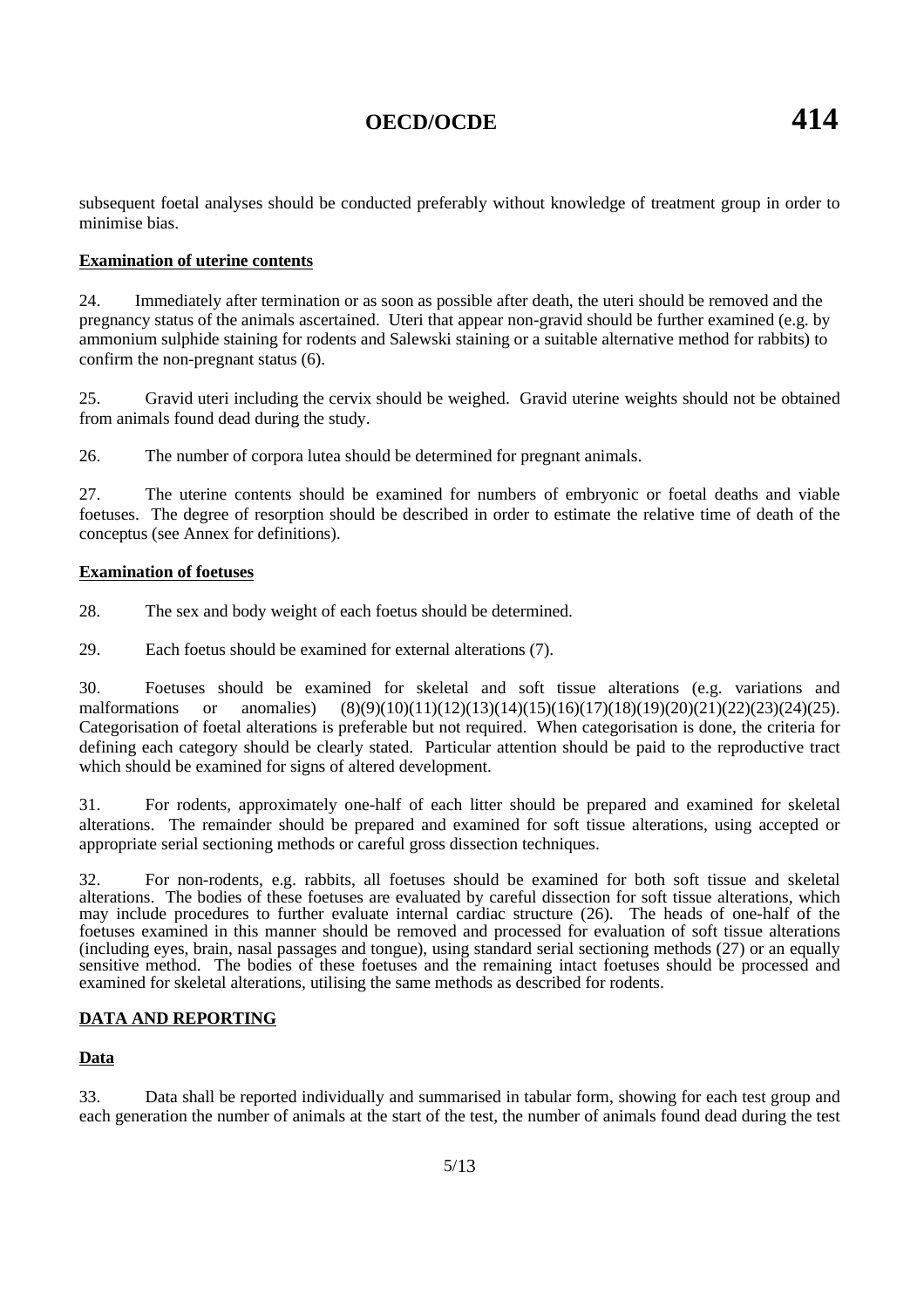or killed for humane reasons, the time of any death or humane kill, the number of pregnant females, the number of animals showing signs of toxicity, a description of the signs of toxicity observed, including time of onset, duration, and severity of any toxic effects, the types of foetal observations, and all relevant litter data.

34. Numerical results should be evaluated by an appropriate statistical method using the litter as the unit for data analysis. A generally accepted statistical method should be used; the statistical methods should be selected as part of the design of the study. Data from animals that do not survive to the scheduled kill should also be reported. These data may be included in group means where relevant. Relevance of the data from such an animal, and therefore inclusion or exclusion from any group mean(s), should be judged on an individual basis.

#### **Evaluation of Results**

35. The findings of the Prenatal Developmental Toxicity Study should be evaluated in terms of the observed effects. The evaluation will include the following information:

- maternal and foetal test results, including an evaluation of the relationship, or lack thereof, between the exposure of the animals to the test substance and the incidence and severity of all findings;
- criteria used for categorising foetal external, soft tissue, and skeletal alterations if categorisation has been done;
- when appropriate, historical control data to enhance interpretation of study results;
- the numbers used in calculating all percentages or indices;
- adequate statistical analysis of the study findings, when appropriate, which should include sufficient information on the method of analysis, so that an independent reviewer/statistician can re-evaluate and reconstruct the analysis.

36. In any study which demonstrates an absence of toxic effects, further investigation to establish absorption and bioavailability of the test substance should be considered.

#### **Test report**

37. The test report must include the following specific information:

Test substance:

- physical nature and, where relevant, physiochemical properties;
- identification including CAS number if known/established;
- **-** purity.

Vehicle (if appropriate):

justification for choice of vehicle, if other than water.

#### Test animals:

- species and strain used;
- number and age of animals;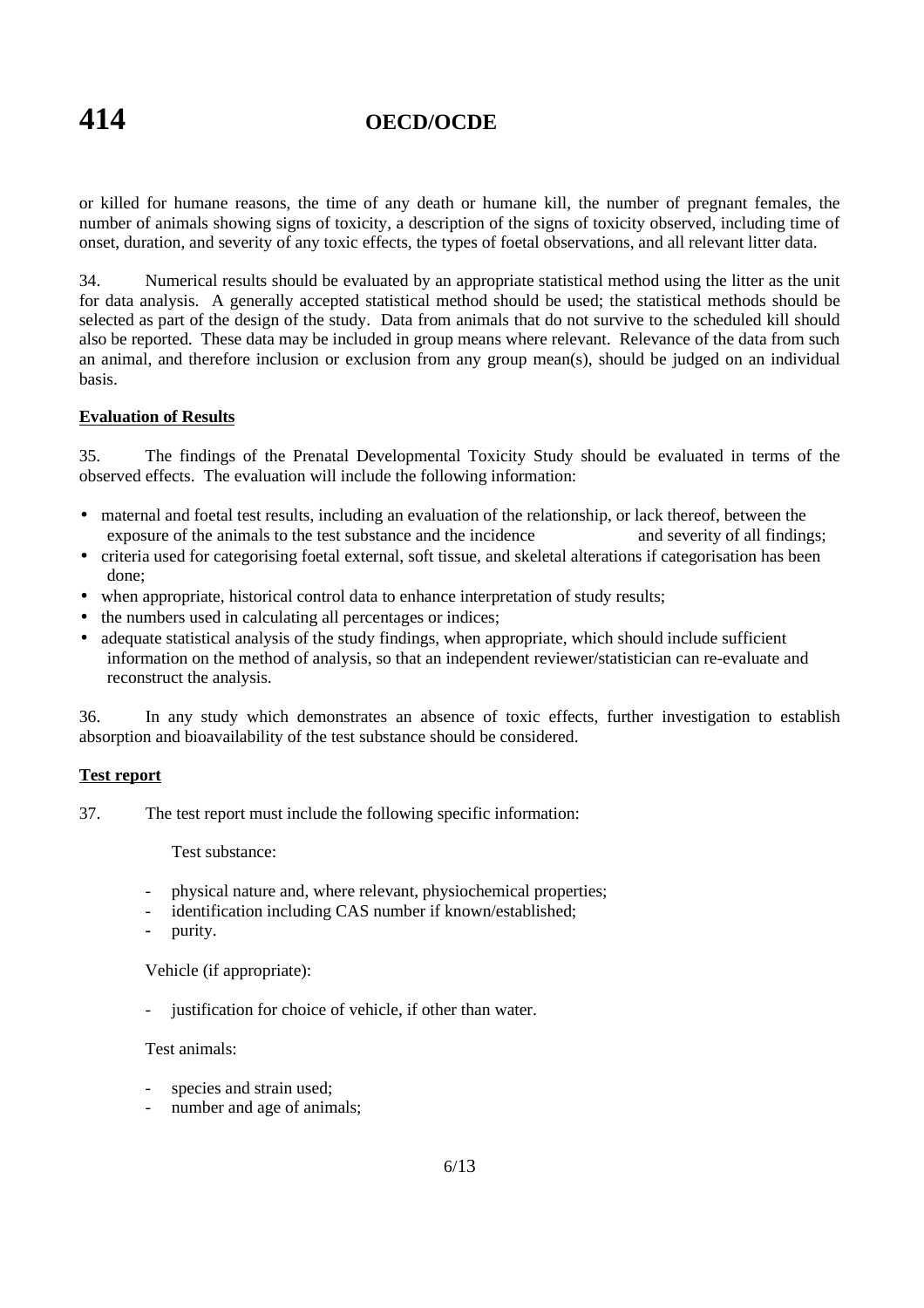- source, housing conditions, diet, etc.;
- individual weights of animals at the start of the test.

#### Test conditions:

- rationale for dose level selection;
- details of test substance formulation/diet preparation, achieved concentration, stability and homogeneity of the preparation;
- details of the administration of the test substance;
- conversion from diet/drinking water test substance concentration (ppm) to the actual dose (mg/kg body weight/day), if applicable;
- environmental conditions:
- details of food and water quality.

Results:

- Maternal toxic response data by dose, including but not limited to:
- the number of animals at the start of the test, the number of animals surviving, the number pregnant, and the number aborting, number of animals delivering early;
- day of death during the study or whether animals survived to termination;
- **-** data from animals that do not survive to the scheduled kill should be reported but not included in the inter-group statistical comparisons;
- day of observation of each abnormal clinical sign and its subsequent course;
- body weight, body weight change and gravid uterine weight, including, optionally, body weight change corrected for gravid uterine weight;
- food consumption and, if measured, water consumption;
- necropsy findings, including uterine weight;
- NOAEL values for maternal and developmental effects should be reported.

Developmental endpoints by dose for litters with implants, including:

- number of corpora lutea;
- number of implantations, number and percent of live and dead foetuses and resorptions;
- number and percent of pre- and post-implantation losses.

Developmental endpoints by dose for litters with live foetuses, including:

- number and percent of live offspring;
- sex ratio;
- foetal body weight, preferably by sex and with sexes combined;
- external, soft tissue, and skeletal malformations and other relevant alterations;
- criteria for categorisation if appropriate;
- total number and percent of foetuses and litters with any external, soft tissue, or skeletal alteration, as well as the types and incidences of individual anomalies and other relevant alterations.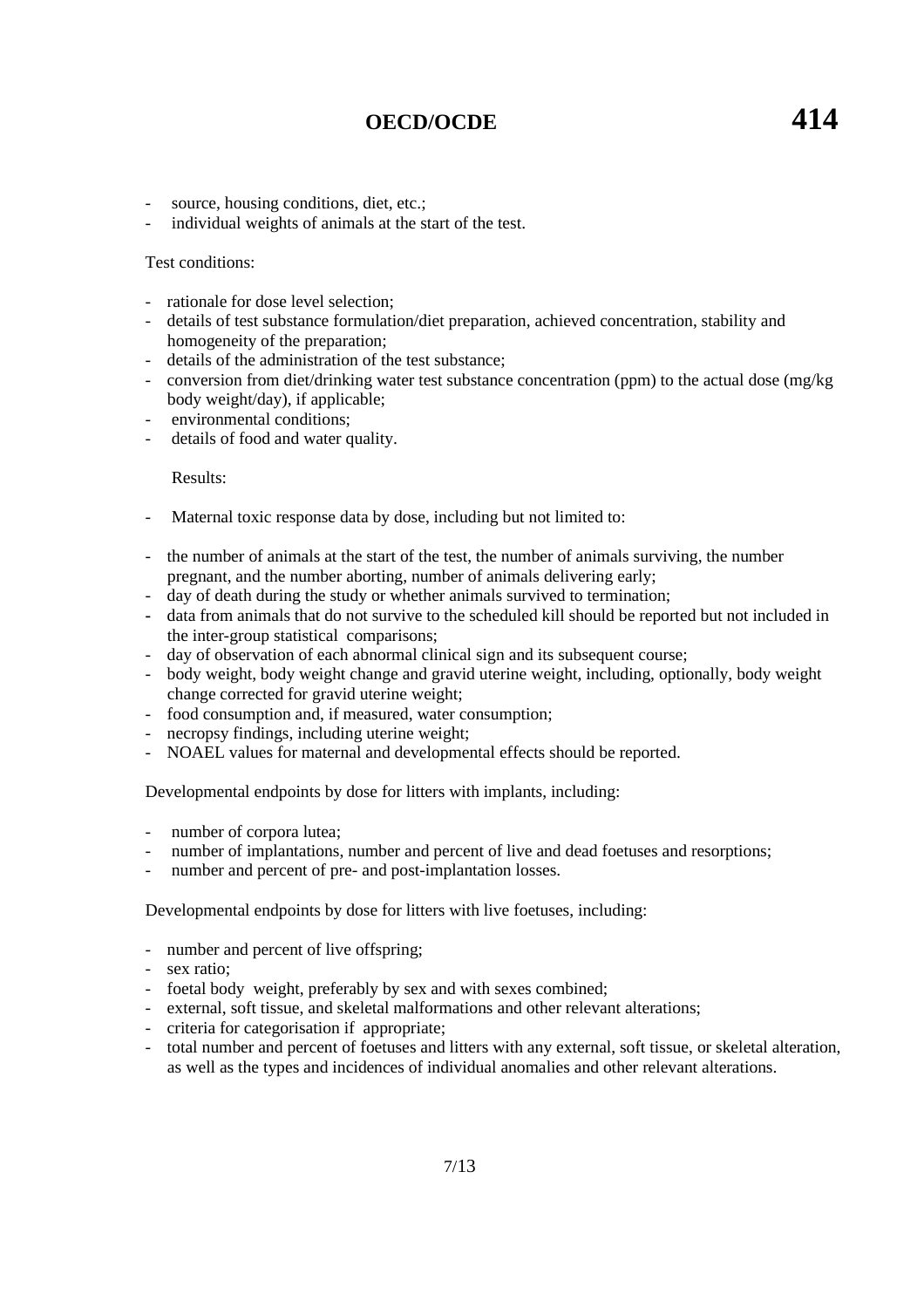Discussion of results.

Conclusions.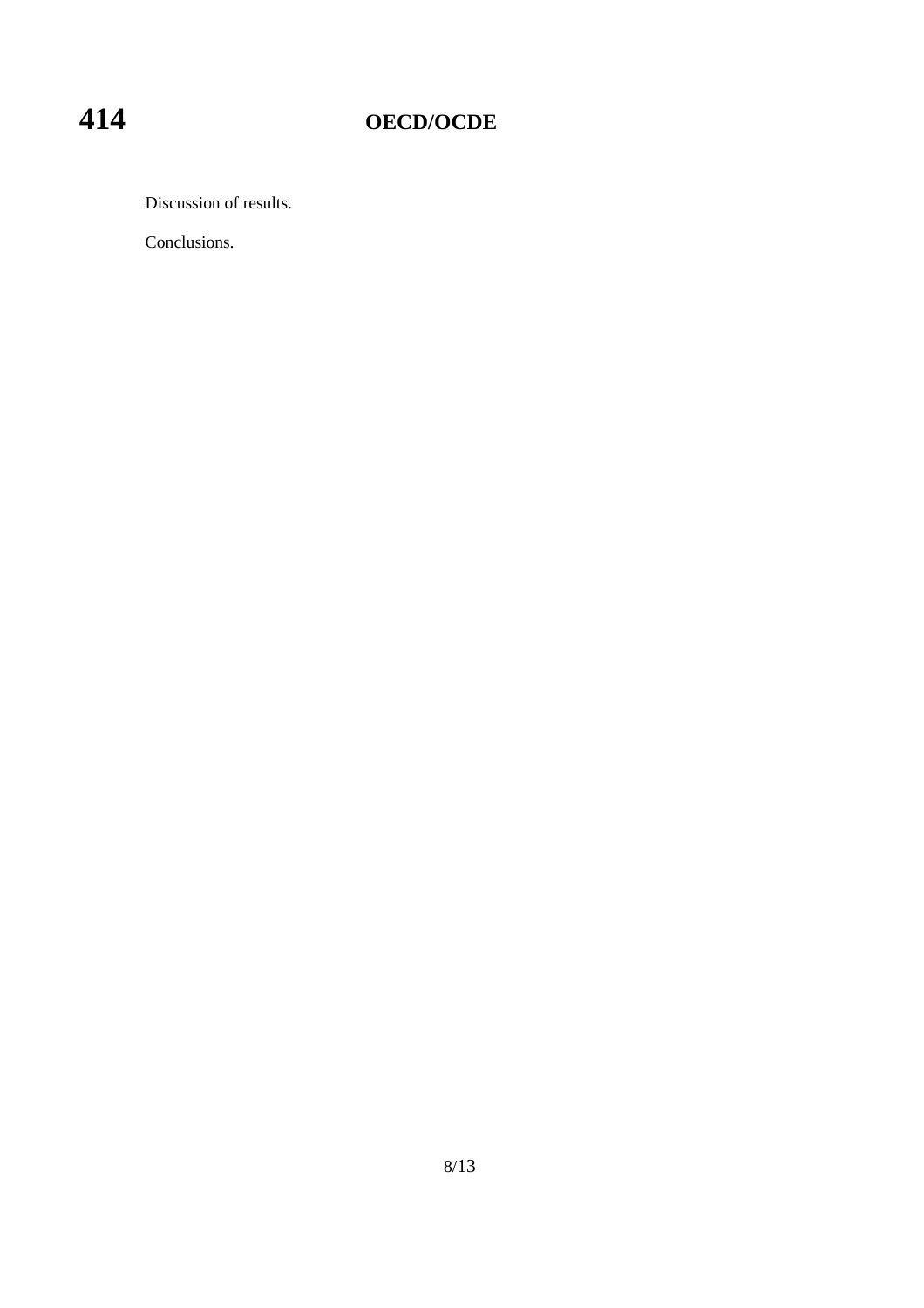#### **Interpretation of Results**

38. A prenatal developmental toxicity study will provide information on the effects of repeated oral exposure to a substance during pregnancy. The results of the study should be interpreted in conjunction with the findings of subchronic, reproduction, toxicokinetic and other studies. Since emphasis is placed on both general toxicity and developmental toxicity endpoints, the results of the study will allow for the discrimination between developmental effects occurring in the absence of general toxicity and those which are only expressed at levels that are also toxic to the maternal animal (28).

#### **LITERATURE**

- (1) Organisation for Economic Co-operation and Development (1995). Report of the OECD *Ad Hoc*  Working Group on Reproduction and Developmental Toxicity. Copenhagen, Denmark, (13th-14th June 1995).
- (2) Kavlock R.J. et al. (1996). A Simulation Study of the Influence of Study Design on the Estimation of Benchmark Doses for Developmental Toxicity. Risk Anal. 16, 399-410.
- (3) Kimmel, C.A. and Francis, E.Z. (1990). Proceedings of the Workshop on the Acceptability and Interpretation of Dermal Developmental Toxicity Studies. Fundam. Appl. Toxicol. 14, 386-398.
- (4) Wong, B.A., et al. (1997). Developing Specialized Inhalation Exposure Systems to Address Toxicological Problems. CIIT Activities 17, 1-8.
- (5) US Environmental Protection Agency (1985). Subpart E Specific Organ/Tissue Toxicity, 40 CFR 798.4350: Inhalation Developmental Toxicity Study.
- (6) Salewski, E. (1964). Faerbermethode zum Makroskopischen Nachweis von Implantations Stellen am Uterus der Ratte. Naunyn-Schmeidebergs Arch. Pharmakol. Exp. Pathol. 247, 367.
- (7) Edwards, J.A. (1968). The External Development of the Rabbit and Rat Embryo. In: Adv. Teratol. D.H.M. Woolam (ed.), Vol. 3. Academic Press, NY.
- (8) Inouye, M. (1976). Differential Staining of Cartilage and Bone in Fetal Mouse Skeleton by Alcian Blue and Alizarin Red S. Congen. Anom. 16, 171-173.
- (9) Igarashi, E. et al. (1992). Frequency of Spontaneous Axial Skeletal Variations Detected By the Double Staining Technique for Ossified and Cartilaginous Skeleton in Rat Foetuses. Congen. Anom. 32, 381-391.
- (10) Kimmel, C.A. et al. (1993). Skeletal Development Following Heat Exposure in the Rat. Teratology 47, 229-242.
- (11) Marr, M.C. et al. (1988). Comparison of Single and Double Staining for Evaluation of Skeletal Development: The Effects of Ethylene Glycol (EG) in CD Rats. Teratology 37, 476.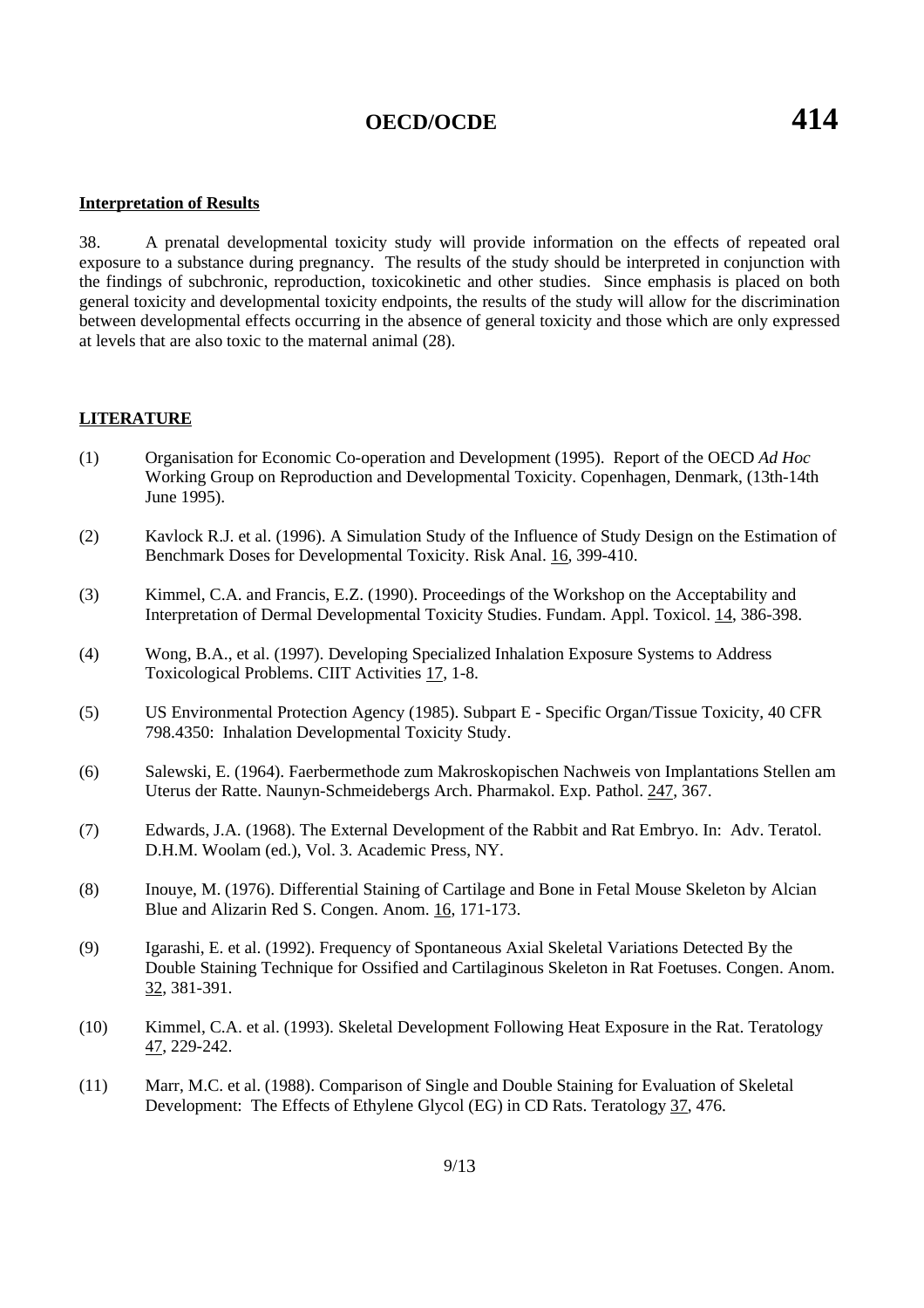- (12) Barrow, M.V. and Taylor, W.J. (1969). A Rapid Method For Detecting Malformations in Rat Foetuses. J. Morphol. 127, 291-306.
- (13) Fritz, H. (1974). Prenatal Ossification in Rabbits as Indicative of Foetal Maturity. Teratology 11, 313-320.
- (14) Gibson, J.P. et al. (1966). Use of the Rabbit in Teratogenicity Studies. Toxicol. Appl. Pharmacol. 9, 398-408.
- (15) Kimmel, C.A. and Wilson, J.G. (1973). Skeletal Deviation in Rats: Malformations or Variations? Teratology 8, 309-316.
- (16) Marr, M.C. et al. (1992). Developmental Stages of the CD (Sprague-Dawley) Rat Skeleton after Maternal Exposure to Ethylene Glycol. Teratology 46, 169-181.
- (17) Monie, I.W. et al. (1965). Dissection Procedures for Rat Foetuses Permitting Alizarin Red Staining of Skeleton and Histological Study of Viscera. Supplement to Teratology Workshop Manual, pp. 163-173.
- (18) Spark, C. and Dawson, A.B. (1928). The Order and Time of Appearance of Centers of Ossification in the Fore and Hind Limbs of the Albino Rat, With Special Reference to the Possible Influence of the Sex Factor. Am. J. Anat. 41, 411-445.
- (19) Staples, R.E. and Schnell, V.L. (1964). Refinements in Rapid Clearing Technique in the KOH-Alizarin Red S Method for Fetal Bone. Stain Technol. 39, 61-63.
- (20) Strong, R.M. (1928). The Order, Time and Rate of Ossification of the Albino Rat (Mus norvegicus albinus) Skeleton. Am. J. Anat. 36, 313-355.
- (21) Stuckhardt, J.L. and Poppe, S.M. (1984). Fresh Visceral Examination of Rat and Rabbit Foetuses Used in Teratogenicity Testing. Teratogen. Carcinogen. Mutagen. 4, 181-188.
- (22) Walker, D.G. and Wirtschafter, Z.T. (1957). The Genesis of the Rat Skeleton. Thomas, Springfield,  $\Pi$ .
- (23) Wilson, J.G. (1965) Embryological Considerations in Teratology. In: Teratology: Principles and Techniques, J.G. Wilson and J. Warkany (eds.), University of Chicago, Chicago, IL, pp 251-277.
- (24) Wilson, J.G. and Fraser, F.C. (eds.) (1977). Handbook of Teratology, Vol. 4. Plenum, NY.
- (25) Varnagy, L. (1980). Use of Recent Fetal Bone Staining Techniques in the Evaluation of Pesticide Teratogenicity. Acta Vet. Acad. Sci. Hung. 28, 233-239.
- (26) Staples, R.E. (1974). Detection of Visceral Alterations in Mammalian Foetuses. Teratology 9, 37-38.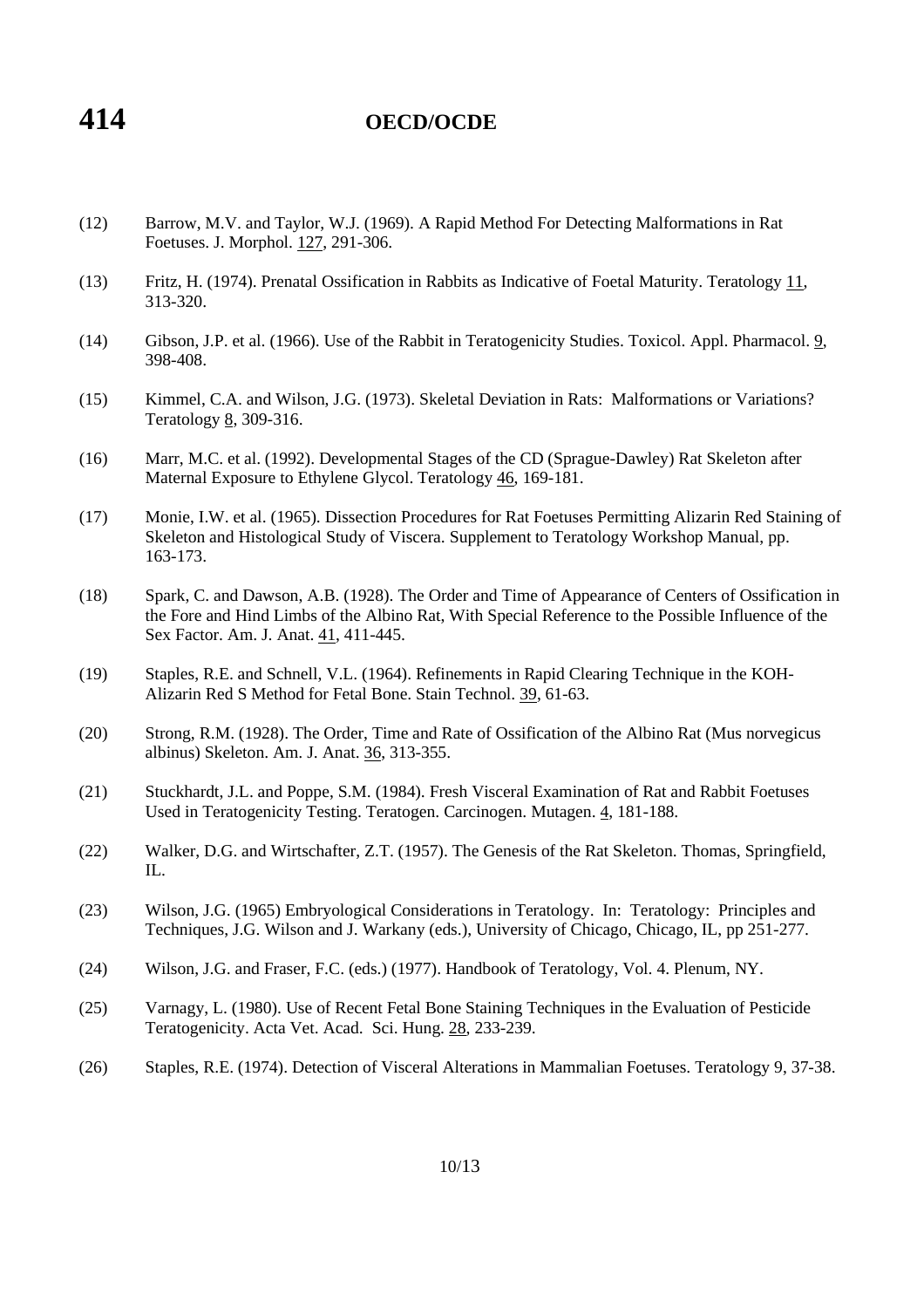- (27) Van Julsingha, E.B. and C.G. Bennett (1977). A Dissecting Procedure For the Detection of Anomalies in the Rabbit Foetal Head. In: Methods in Prenatal Toxicology (eds. D. Neubert, H.J. Merker and T.E. Kwasigroch). University of Chicago, Chicago, IL, pp. 126-144.
- (28) US Environmental Protection Agency (1991). Guidelines for Developmental Toxicity Risk Assessment. Fed. Register 56, 63798-63826.
- (29) Wise, D.L. et al. (1997). Terminology of Developmental Abnormalities in Common Laboratory Mammals (Version 1). Teratology 55, 249-292.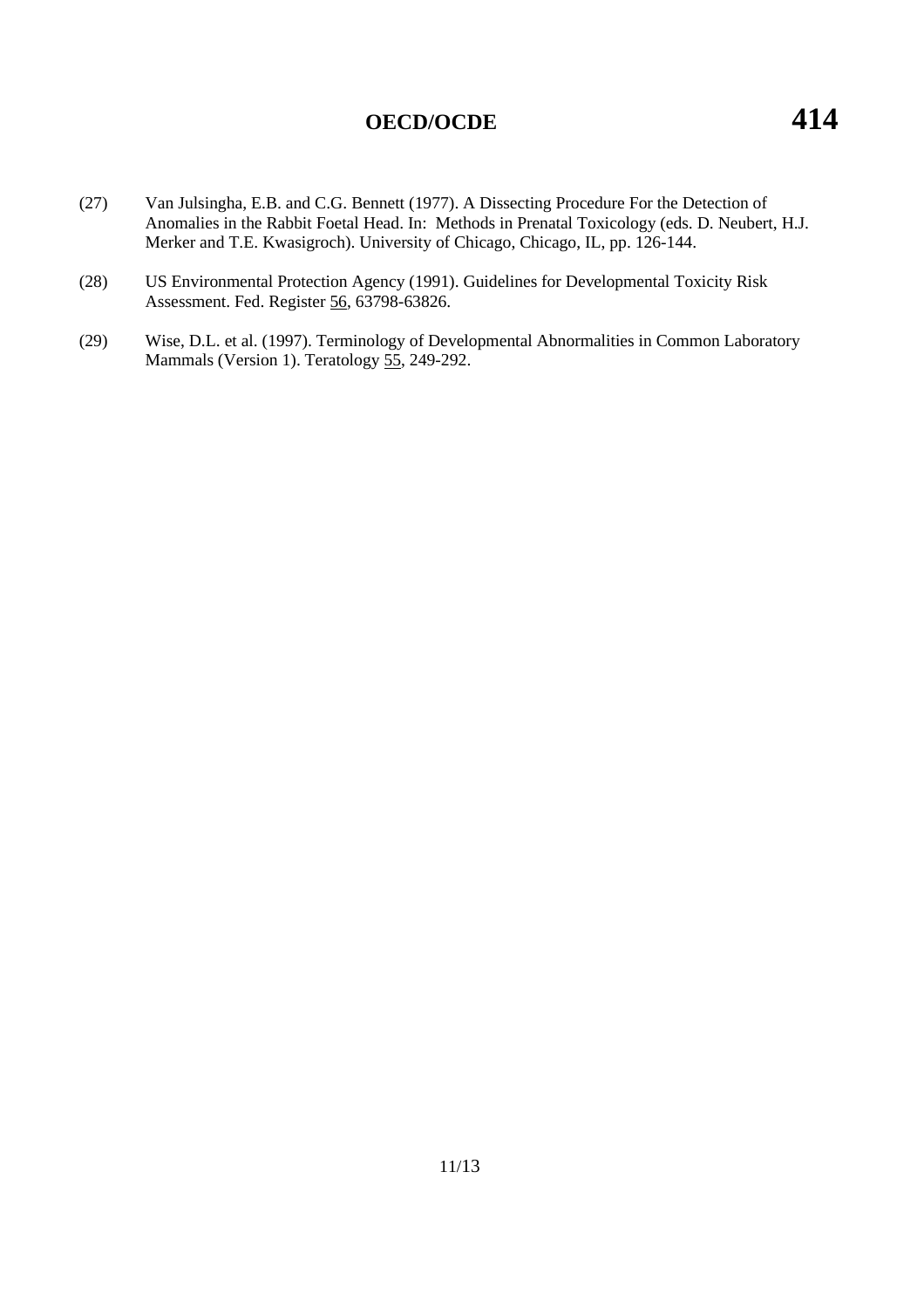#### **ANNEX**

**Developmental toxicology:** the study of adverse effects on the developing organism that may result from exposure prior to conception, during prenatal development, or postnatally to the time of sexual maturation. The major manifestations of developmental toxicity include 1) death of the organism, 2) structural abnormality, 3) altered growth, and 4) functional deficiency. Developmental toxicology was formerly often referred to as teratology.

**Adverse effect:** any treatment-related alteration from baseline that diminishes an organism's ability to survive, reproduce or adapt to the environment. Concerning developmental toxicology, taken in its widest sense it includes any effect which interferes with normal development of the conceptus, both before and after birth.

**Altered growth:** an alteration in offspring organ or body weight or size.

**Alterations (anomalies):** structural alterations in development that include both malformations and variations (29):

**Malformation/**Major Abnormality: Structural change considered detrimental to the animal (may also be lethal) and is usually rare.

**Variation/**Minor Abnormality Structural change considered to have little or no detrimental effect on the animal; may be transient and may occur relatively frequently in the control population.

**Conceptus:** the sum of derivatives of a fertilised ovum at any stage of development from fertilisation until birth including the extra-embryonic membranes as well as the embryo or foetus.

**Implantation (nidation):** attachment of the blastocyst to the epithelial lining of the uterus, including its penetration through the uterine epithelium, and its embedding in the endometrium.

**Embryo:** the early or developing stage of any organism, especially the developing product of fertilisation of an egg after the long axis appears and until all major structures are present.

**Embryotoxicity:** detrimental to the normal structure, development, growth, and/or viability of an embryo.

**Foetus:** the unborn offspring in the post-embryonic period.

**Foetotoxicity:** detrimental to the normal structure, development, growth, and/or viability of a foetus.

**Abortion:** the premature expulsion from the uterus of the products of conception: of the embryo or of a nonviable foetus.

**Resorption:** a conceptus which, having implanted in the uterus, subsequently died and is being, or has been resorbed:

**Early resorption:** evidence of implantation without recognisable embryo/foetus. Late resorption: dead embryo or foetus with external degenerative changes.